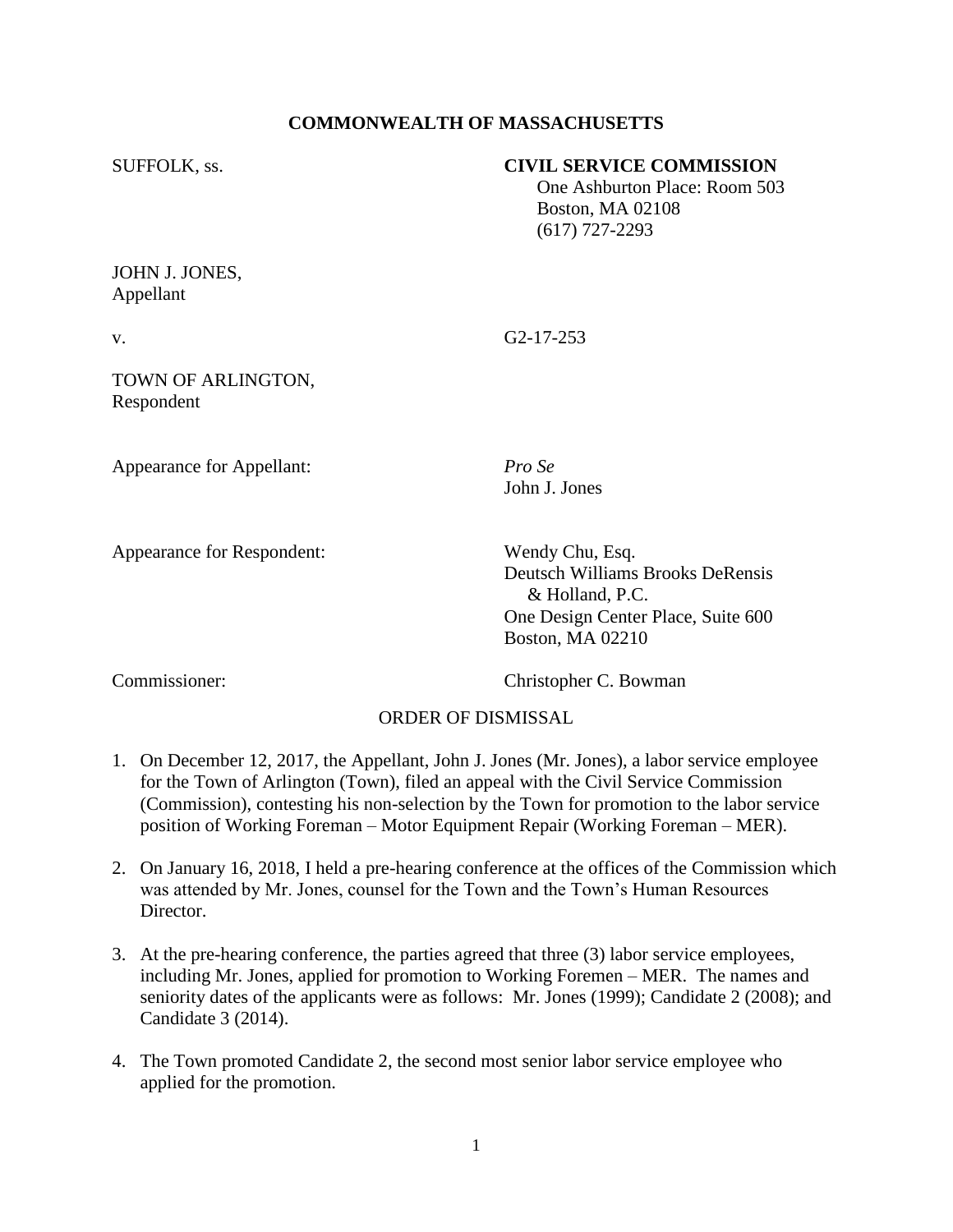#### *Legal Standard / Analysis*

 The Commission may on motion or upon its own initiative dismiss an appeal at any time for lack of jurisdiction or for failure to state a claim upon which relief can be granted. 801 CMR  $1.01(7)(g)(3)$ .

 The job title of Working Foreman - MER is classified as a [l](http://sll.gvpi.net/document.php?id=csc:0025888-0000000&type=hitlist&num=15#hit10)abor servic[e](http://sll.gvpi.net/document.php?id=csc:0025888-0000000&type=hitlist&num=15#hit13) position and, therefore, promotions to that position are governed by G.L.c. 31, §§ 28 through 30. Pursuant to these statutes, promotions in thelabor service are made from among any of the three applicants with the greatest seniority who are qualified for the position, applying the so called  $2n+1$  rule. See PAR.19; Stokinger v. City of Quincy, 24 MCSR 416 (2011); Lusignan v. Holyoke G&E Dep't., 20 MCSR 401, further considered, 21 MCSR 287, after hearing, 22 MCSR 137 (2009); Brienzo v. Town of Acushnet, 20 MCSR 530 (2007). When the appointing authority chooses from among the three most senior candidates for a labor service promotion, a bypass has not occurred; the appointing authority is not required to state reasons for selecting among the qualified candidates within the  $2n+1$  group; and the non-selected candidates within that  $2N+1$ group do not have recourse to appeal to the Commission from their non-selection, even if they were more senior than the selected candidate. Id.

### *Conclusion*

 For the reasons stated above, the Commission does not have jurisdiction to hear Mr. Jones's appeal and it is hereby *dismissed*.

Civil Service Commission

### */s/ Christopher Bowman* Christopher C. Bowman Chairman

By a vote of the Civil Service Commission (Bowman, Chairman; Camuso, Ittleman and Tivnan, Commissioners [Stein – Absent]) on February 1, 2018.

Either party may file a motion for reconsideration within ten days of the receipt of this Commission order or decision. Under the pertinent provisions of the Code of Mass. Regulations, 801 CMR 1.01(7)(l), the motion must identify a clerical or mechanical error in this order or decision or a significant factor the Agency or the Presiding Officer may have overlooked in deciding the case. A motion for reconsideration does not toll the statutorily prescribed thirty-day time limit for seeking judicial review of this Commission order or decision.

Under the provisions of G.L c. 31, § 44, any party aggrieved by this Commission order or decision may initiate proceedings for judicial review under G.L. c. 30A, § 14 in the superior court within thirty (30) days after receipt of this order or decision. Commencement of such proceeding shall not, unless specifically ordered by the court, operate as a stay of this Commission order or decision. After initiating proceedings for judicial review in Superior Court, the plaintiff, or his / her attorney, is required to serve a copy of the summons and complaint upon the Boston office of the Attorney General of the Commonwealth, with a copy to the Civil Service Commission, in the time and in the manner prescribed by Mass. R. Civ. P. 4(d).